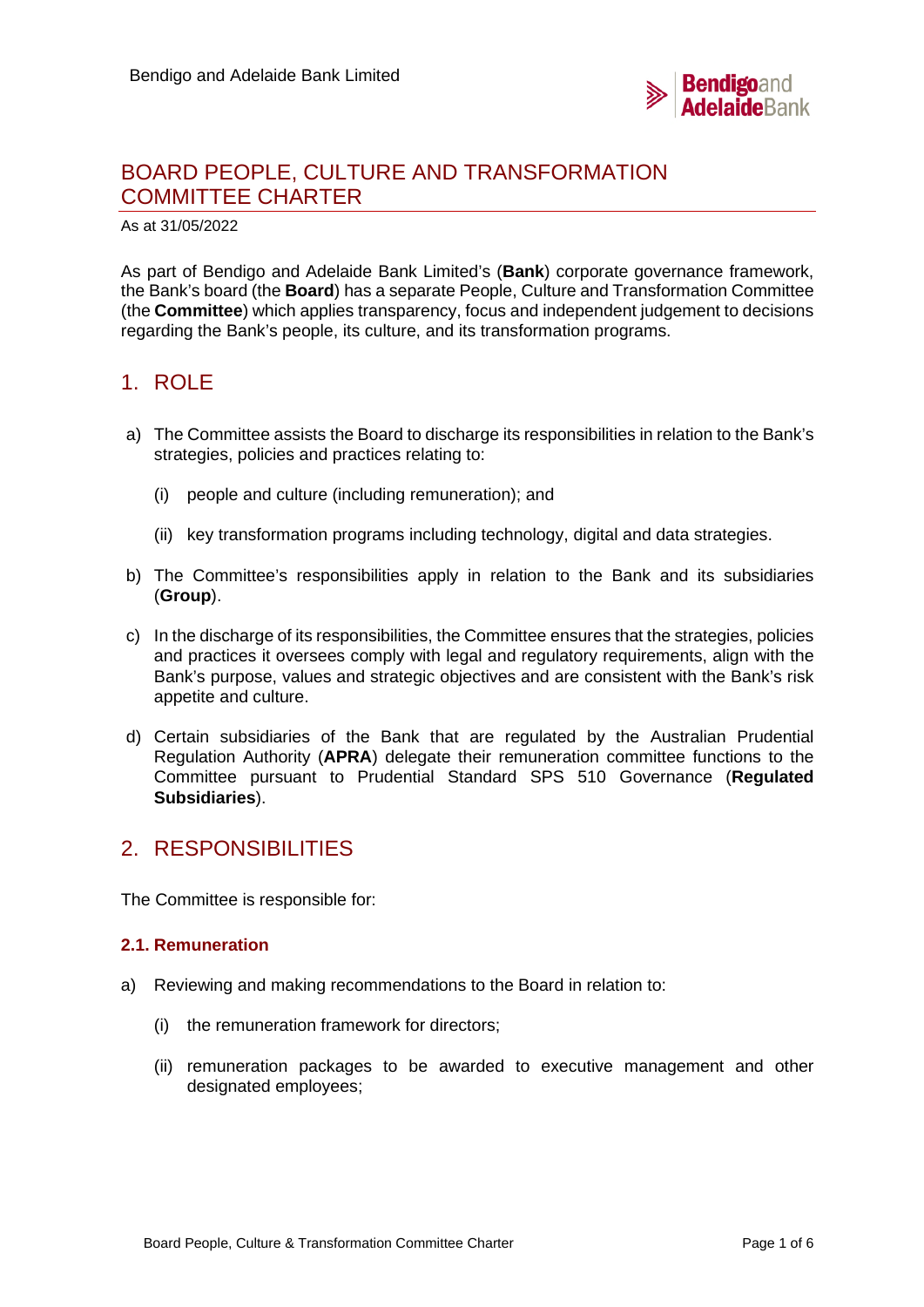

- (iii) the establishment, design, ongoing performance and cessation of:
	- o incentive arrangements for executive management and other designated employees; and
	- o all equity-based remuneration plans.
- (iv) superannuation arrangements for directors, executive management and other designated employees; and
- (v) whether there is any gender or other inappropriate bias in remuneration for directors, executive management or other employees and the corresponding plan of action to rectify identified gaps.
- b) Overseeing the design principles, governance and reporting arrangements for incentive arrangements not covered by paragraph 2.1a)(iii) above.
- c) Conducting regular reviews of, and making recommendations to the Board on, the Group's Remuneration Policy.
- d) In consultation with the Board Risk Committee, Chief Risk Officer and other Committee Chairs as required, making annual recommendations to the Board on the remuneration outcomes of:
	- (i) the Managing Director;
	- (ii) direct reports of the Managing Director;
	- (iii) other persons whose activities may, in the Committee's opinion, affect the financial soundness of the institution; and
	- (iv) any person specified in the Remuneration Policy and/or by APRA including key management personnel (as defined in the *Corporations Act 2001* (Cth) and determined by the Committee) (**KMP**).
- e) Making recommendations to the Board on application of the Clawback and Malus policy.
- f) Reviewing the conduct and reputational risk associated with the remuneration practices of the Group's franchise partners.
- g) Reviewing the annual Remuneration Report and making recommendations to the Board for its inclusion in the annual directors' report.
- h) Reviewing the remuneration disclosures required under APS 330 Public Disclosure and making recommendations to the Board for its publication.
- i) Overseeing the approach to compliance with Prudential Standard CPS 511 Remuneration and reviewing and recommending to the Board proposed changes to Group remuneration policies and arrangements.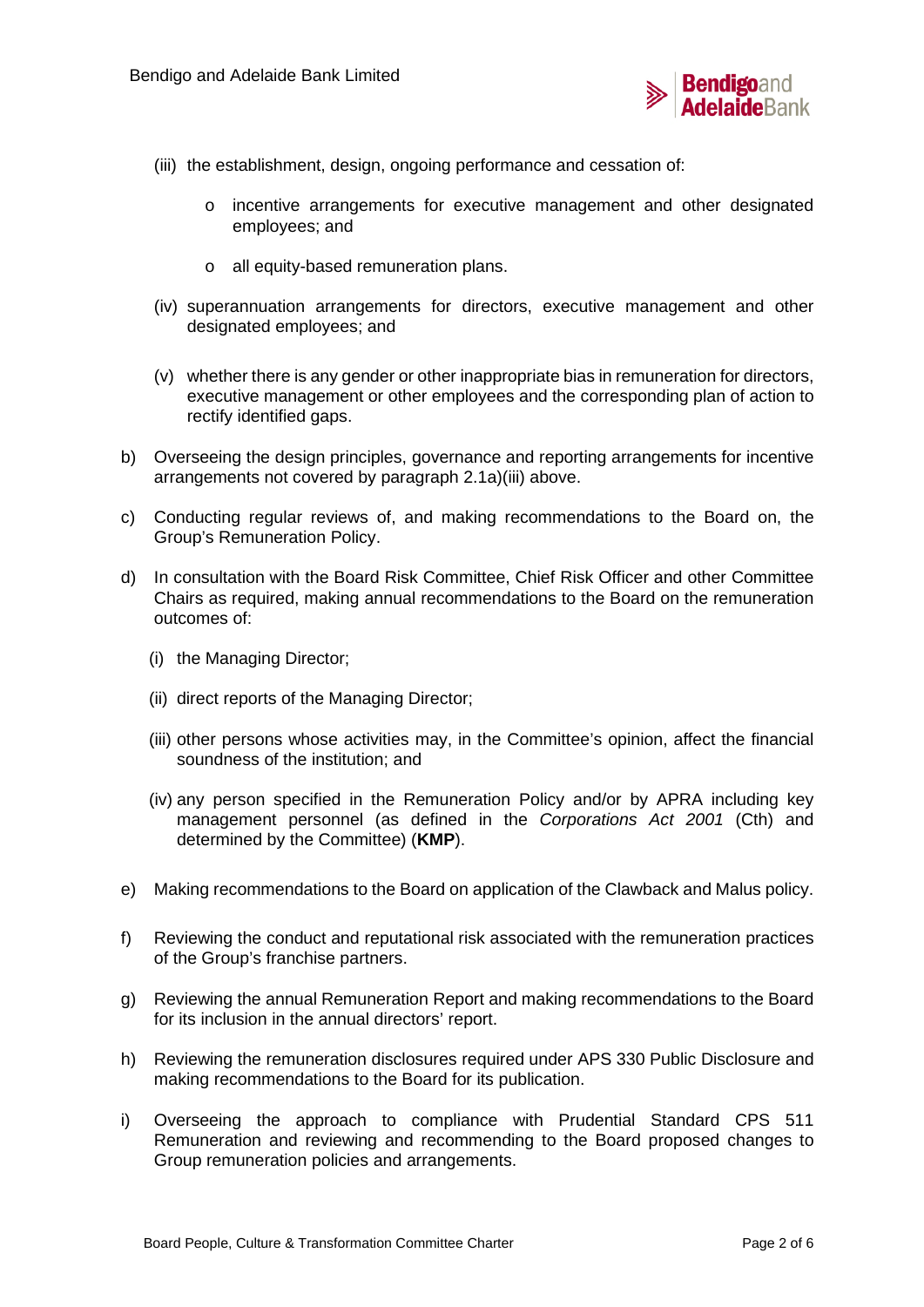

## **2.2. People and culture**

- a) Assisting the Board in its oversight of human resources matters including employee engagement, development, attraction and retention.
- b) Assisting the Board in its oversight and monitoring of work health, safety and wellbeing.
- c) Overseeing strategies to measure, monitor and transform culture at the Bank.
- d) Reviewing and making recommendations to the Board in relation to:
	- (i) employee engagement survey results;
	- (ii) the Bank's culture (including in conjunction with the Board Risk Committee the Bank's risk culture); and
	- (iii) notifications of incidents or other circumstances notified to it which could constitute a trigger event under the Bank's Clawback and Malus Policy.
- e) Receiving notification of material breaches of the Bank's Code of Conduct.
- f) Considering the process for periodically evaluating the performance of the Board, its committees and Directors, and making a recommendation to the Board.
- g) Reviewing and recommending to the Board for approval the process for evaluating the performance of executive management.

## **2.3. Diversity and inclusion**

Recommending diversity and inclusion policies and measurable objectives to the Board for approval and assessing the effectiveness of and performance against those policies and objectives.

## **2.4. BEAR**

Providing governance and oversight of the Bank's compliance with the Banking Executive Accountability Regime (**BEAR**) under Part IIAA of the *Banking Act 1959* (Cth).

#### **2.5. Nominations**

- a) Reviewing and making recommendations to the Board in relation to:
	- (i) board succession planning;
	- (ii) induction and continuing professional development programs for directors;
	- (iii) development and implementation of a process for evaluating the performance of the board, its committees and directors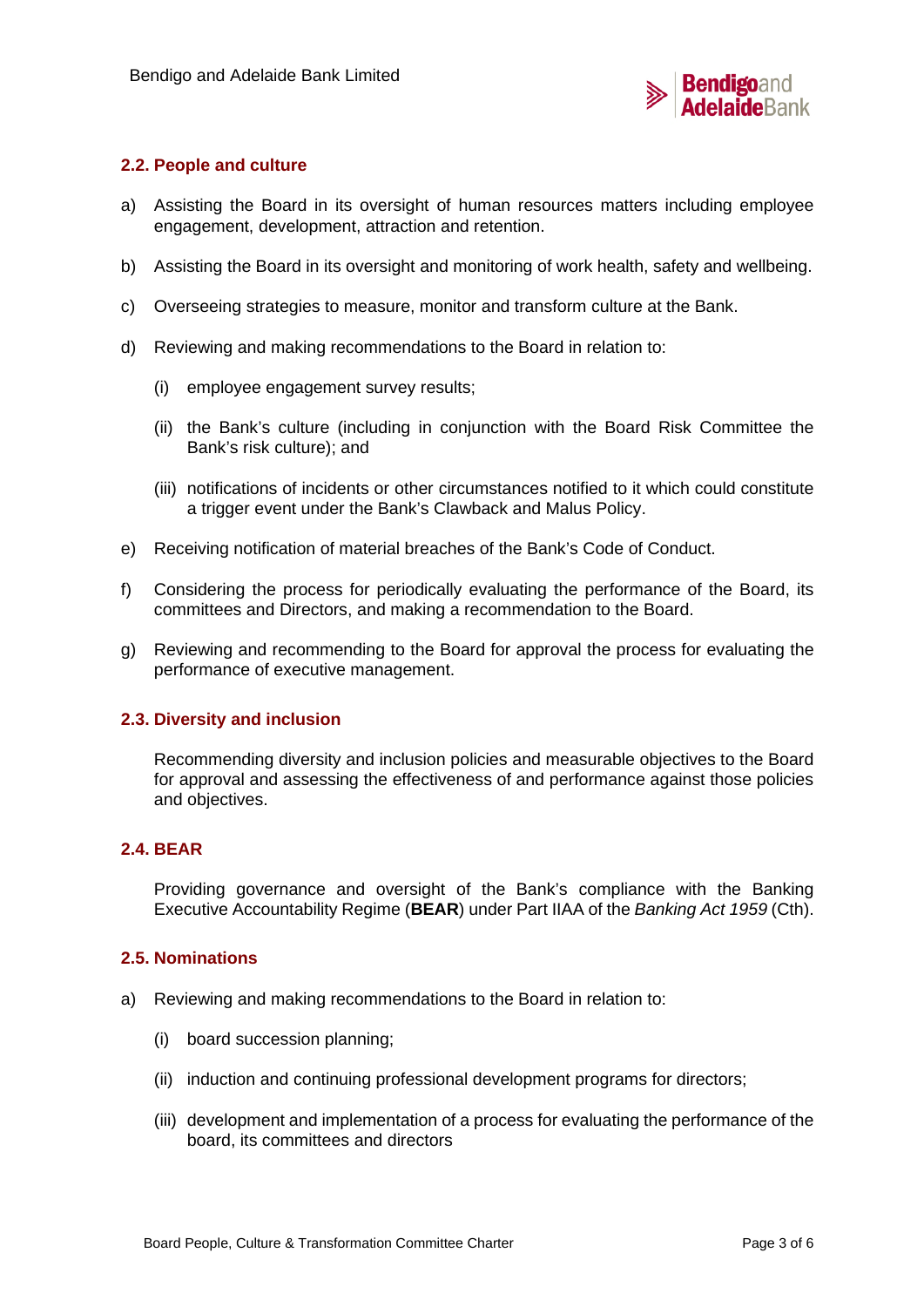

- (iv) the process for recruiting a new director;
- (v) the appointment and re-election of directors; and
- (vi) ensuring there are plans in place to manage the succession of the Managing Director and other executive managers.
- b) Reviewing and making recommendations to the Board in relation to the Bank's board skills matrix.

### **2.6. Critical roles and succession planning**

- a) Advising on the appointment and removal of the Managing Director, setting remuneration and performance criteria and monitoring performance.
- b) Setting the terms of employment of the Managing Director and undertaking succession planning.
- c) Overseeing the pro forma terms of employment for Executive Committee members and succession planning.

### **2.7. Corporate Governance**

- a) Reviewing and recommending the adoption of the Corporate Governance Statement.
- b) Reviewing and recommending to the Board the publication and distribution of shareholder notices of meeting.
- c) Providing input on corporate governance matters and any changes to governance practices at the Bank.

#### **2.8. Transformation**

- a) Reviewing transformation program reporting to oversee the overall health of the program, including progress against strategic outcomes and key performance indicators, the achievement of benefits and appropriate management of portfolio level risks and issues.
- b) Reviewing and approving technology, digital and data strategies and their alignment with the Bank's corporate strategy.
- c) Reviewing and recommending to the Board any investments in transformation outside the delegated authority provided by the Board to the Managing Director.
- d) Receiving updates on technology-related regulatory developments that may affect the Bank.
- e) Reviewing reporting to oversee the health of technology operations for the Bank, including alignment with targets for stability and reliability.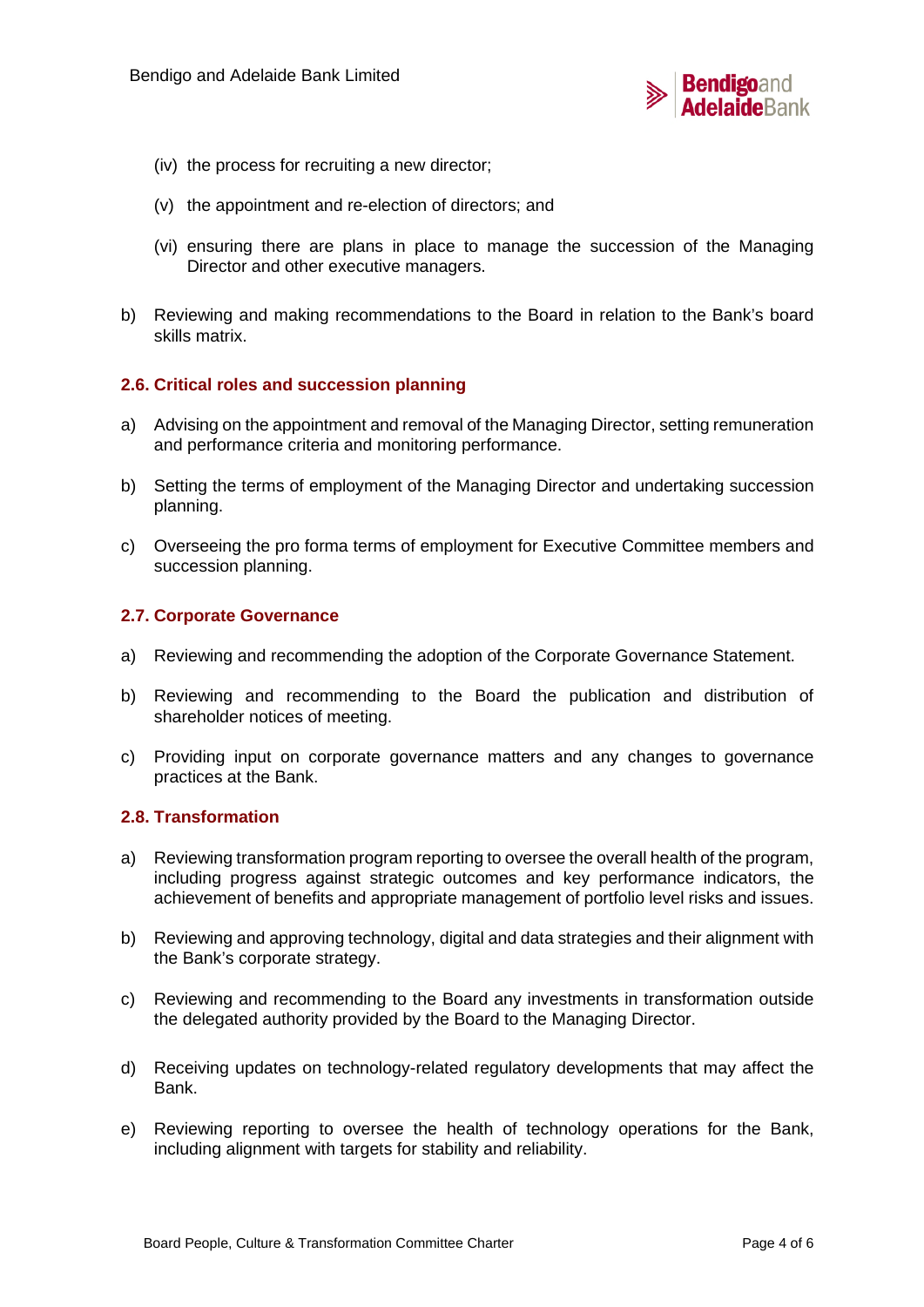

## **2.9 Policies**

Reviewing and approving (or recommending to the Board for approval) Bank policies, public position statements and disclosures relating to people, culture and/or transformation programs.

# 3. TERMS OF OPERATION

## **3.1. Composition**

- a) The Committee comprises at least three independent, non-executive Directors of the Bank (**Committee Members**).
- b) Committee Member appointment and rotation is at the discretion of the Board.
- c) The Board appoints one Committee Member as Committee Chair.

### **3.2. Meetings**

- a) The Committee meets at least quarterly and as often as the Committee or Board deems necessary for the Committee to discharge its role effectively. Each year the Committee approves a meeting planner setting out the standing items of business, reports and policy reviews to be considered during the year.
- b) The Committee Chair reports to the Board on the outcomes of Committee meetings.
- c) A quorum is two Committee Members.
- d) Representatives of the Board Risk Committee, Board Financial Risk Committee and Board Audit Committee as well as the Chief Risk Officer may attend the Committee meeting that considers the remuneration outcomes for responsible person roles identified in the Remuneration Policy, enabling risk outcomes to be appropriately reflected in those individuals' remuneration outcomes.
- e) The Chief People Officer and the Chief Transformation Officer have a standing invitation to attend all Committee meetings.
- f) The Committee may, by invitation, request employees and third parties to attend Committee meetings on a standing or ad hoc basis.
- g) Minutes of each Committee meeting are provided to the next meeting of the Committee. Approved Committee minutes are tabled at the next Board meeting.

#### **3.3. Access to information and independent advice**

a) The Committee is authorised to seek any information it requires from any Group employee or from any other source. It is entitled to meet with employees and third parties without the presence of management.